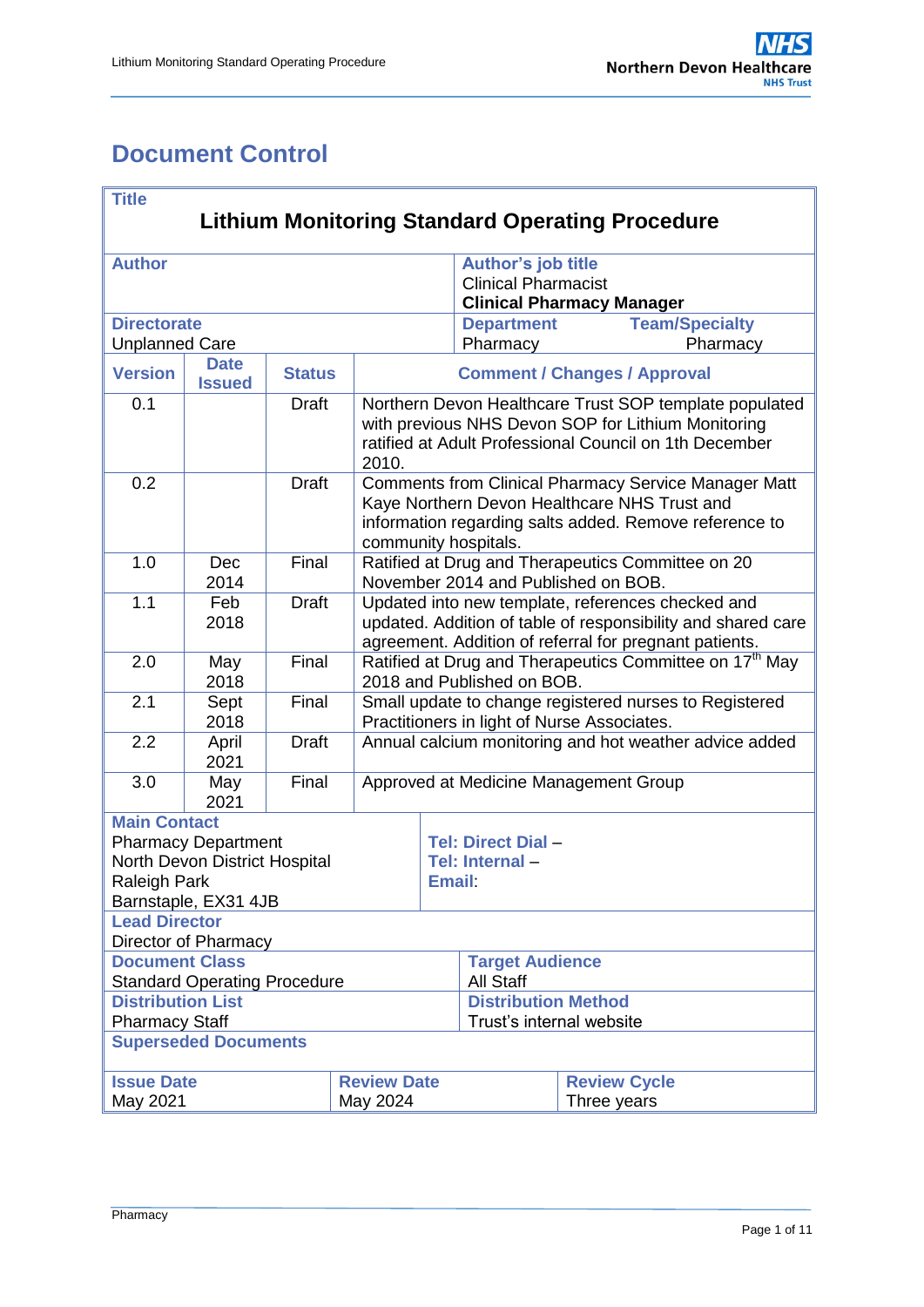| <b>Consulted with the following</b><br>stakeholders:<br><b>Clinical Pharmacy Team</b><br>Devon Partnership Trust<br><b>Medicine Management Group</b><br><b>Lead Surgical Consultant</b><br>$\bullet$<br><b>Lead Medical Admission Consultant</b><br>$\bullet$<br>Senior Nurse Medical and Surgical<br>Assessment Unit | <b>Contact responsible for implementation</b><br>and monitoring compliance:<br><b>Clinical Pharmacy Manager</b><br><b>Education/ training will be provided by:</b><br>Not applicable |  |  |  |  |
|-----------------------------------------------------------------------------------------------------------------------------------------------------------------------------------------------------------------------------------------------------------------------------------------------------------------------|--------------------------------------------------------------------------------------------------------------------------------------------------------------------------------------|--|--|--|--|
| <b>Approval and Review Process</b>                                                                                                                                                                                                                                                                                    |                                                                                                                                                                                      |  |  |  |  |
| <b>Medicine Management Group</b><br>$\bullet$                                                                                                                                                                                                                                                                         |                                                                                                                                                                                      |  |  |  |  |
| <b>Filename</b><br>Lithium Monitoring Standard Operating Procedure                                                                                                                                                                                                                                                    |                                                                                                                                                                                      |  |  |  |  |
| <b>Policy categories for Trust's internal</b><br>website (Bob)<br>Pharmacy                                                                                                                                                                                                                                            | <b>Tags for Trust's internal website (Bob)</b><br>Lithium, purple book, drug monitoring                                                                                              |  |  |  |  |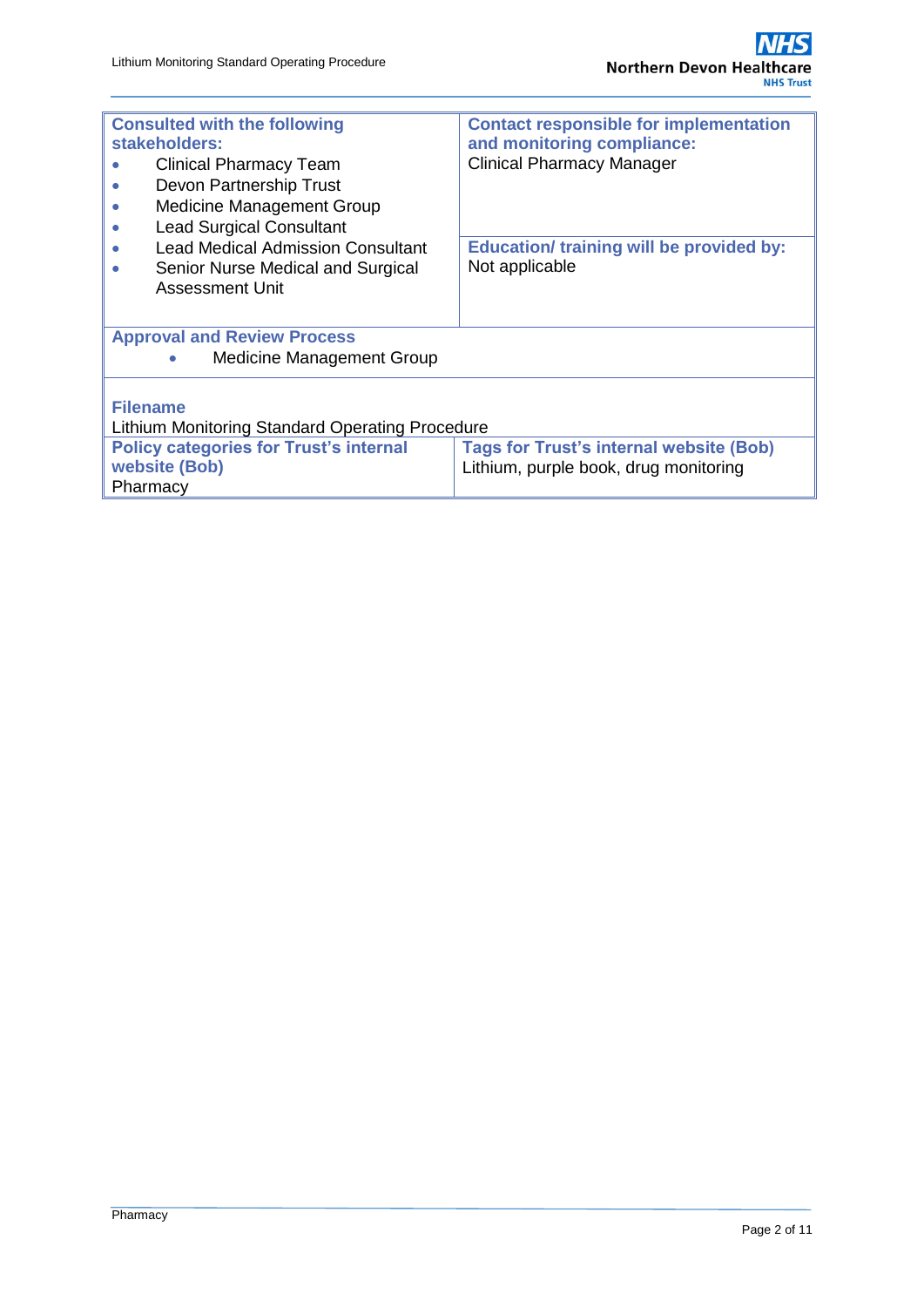# **CONTENTS**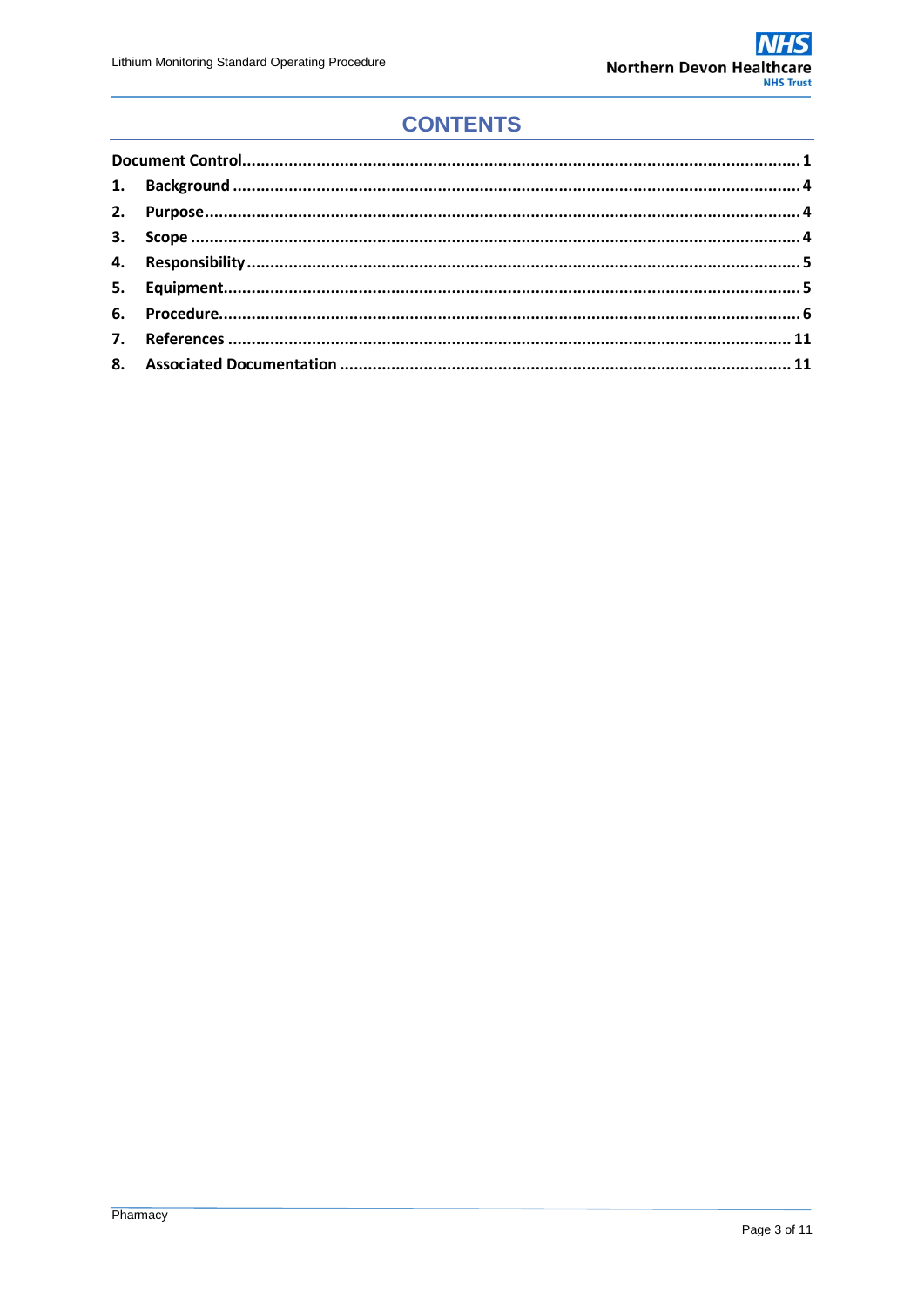## <span id="page-3-0"></span>**1. Background**

- **1.1.** This document sets out the Northern Devon Healthcare NHS Trust's procedure for Lithium Monitoring Standard Operating Procedure.
- **1.2.** Lithium is a salt licensed for the management of acute manic or hypomanic episodes, prophylaxis against relapse in bipolar affective disorders & in the management of episodes of depressive disorders where treatment with other antidepressants has been unsuccessful. Lithium reduces the risk of attempted & completed suicides by 80% in bipolar.
- **1.3.** This document replaces all previous versions of this procedure.

## <span id="page-3-1"></span>**2. Purpose**

**2.1.** The Standard Operating Procedure (SOP) has been written to:

Provide a framework for staff who will undertake blood monitoring of patients who are receiving Lithium Therapy

This SOP has been developed following the National Patient Safety Agency Alert PSA/005 2009, Safer Lithium Therapy

## <span id="page-3-2"></span>**3. Scope**

**3.1.** This Standard Operating Procedure (SOP) relates to the following staff groups:

Registered Practitioners

Support workers

Medical staff

Registered Practitioners, medical staff should assess the patients need for lithium monitoring.

Staff undertaking this procedure must be able to demonstrate continued competence as per the organisations policy on assessing and maintaining competence.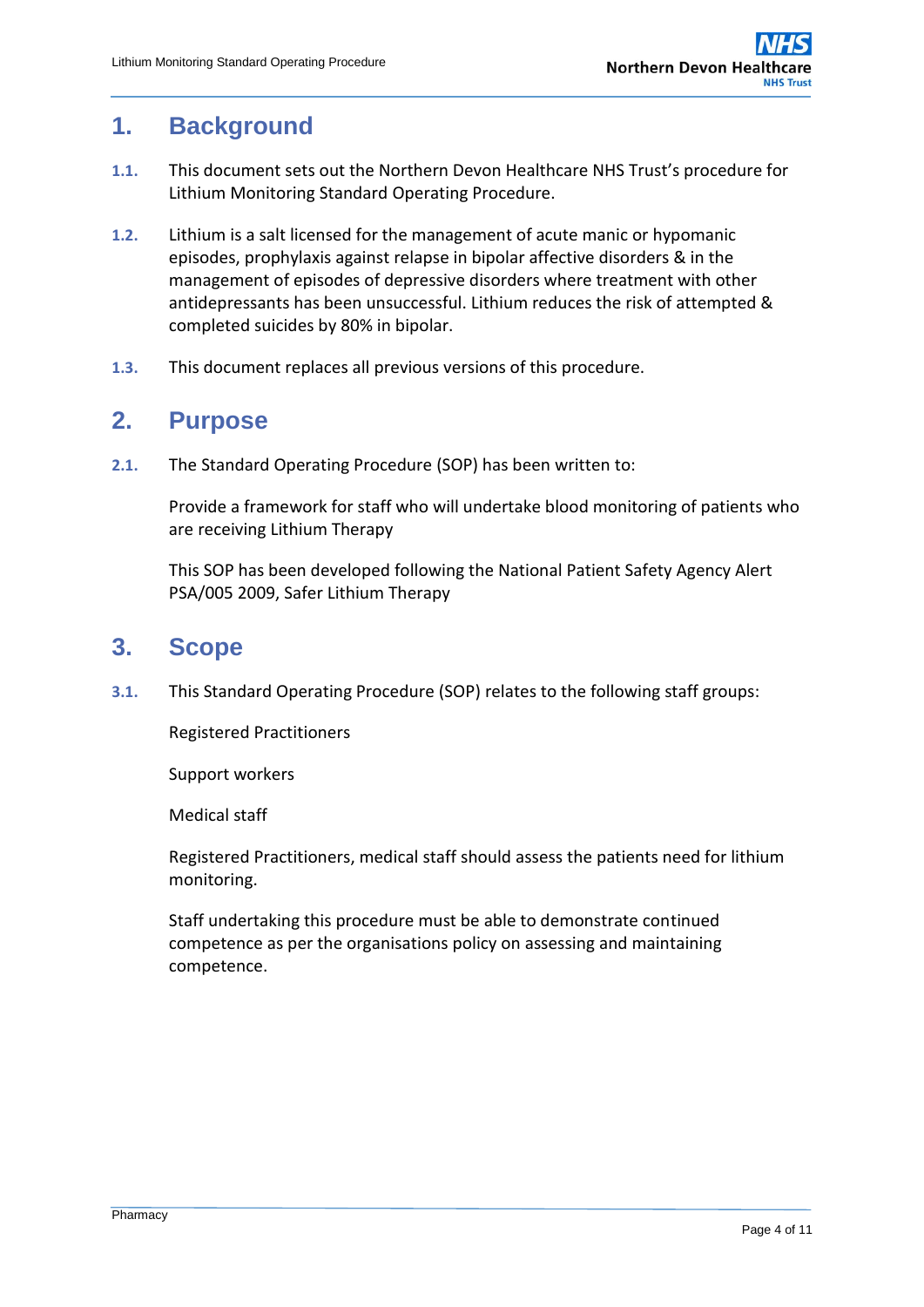# <span id="page-4-0"></span>**4. Responsibility**

| <b>Specialist psychiatric</b><br>services                                                                                       | <b>GP</b>                                                                                                                                            | <b>Individual</b>                                                                                        | <b>Community</b><br><b>Pharmacist</b>                                                                  |
|---------------------------------------------------------------------------------------------------------------------------------|------------------------------------------------------------------------------------------------------------------------------------------------------|----------------------------------------------------------------------------------------------------------|--------------------------------------------------------------------------------------------------------|
| Perform relevant<br>baseline checks<br>(in collaboration with<br>GP)                                                            | Continue prescription                                                                                                                                | Attend routine follow<br>up appointments<br>(including blood tests)                                      | <b>Ensure prescribers</b><br>are informed of any<br>interacting<br>medicines                           |
| <b>Ensure patient receives</b><br>lithium 'Purple Book'                                                                         | Monitor the patient for<br>signs of toxicity, other<br>side effects and signs of<br>deterioration in mental<br>state                                 | Maintain an open and<br>honest relationship<br>with their<br>practitioners                               | Ensure individuals<br>present their<br>'Purple Book' for<br>inspection prior to<br>dispensing supplies |
| Initiate therapy and<br>ensure dose is<br>appropriate                                                                           | Perform routine<br>monitoring & ensure<br>consultant receives copies<br>of relevant results &<br>complete individual's<br>'Purple Book' with results | Ensure they have their<br>'Purple Book' when<br>seeing doctors or<br>obtaining supplies<br>from pharmacy | Ensure individual is<br>using their lithium<br>safely as far as<br>possible                            |
| Ensure GP is informed<br>of initiation and any<br>subsequent dose<br>changes and all copies<br>of blood tests are sent<br>to GP | Act on any abnormal<br>results or observations                                                                                                       | Report any side effects<br>they are experiencing<br>to the prescriber                                    |                                                                                                        |
| Request 'Shared Care'<br>transfer when stabilised                                                                               | Seek specialist advice<br>when necessary                                                                                                             |                                                                                                          |                                                                                                        |

# <span id="page-4-1"></span>**5. Equipment**

- Patient held lithium monitoring booklet 'Purple Book'
- An National Patient Safety Agency (NPSA) alert on lithium Safer Lithium Therapy requires all healthcare organisations where lithium therapy is initiated, prescribed, dispensed and monitored to ensure: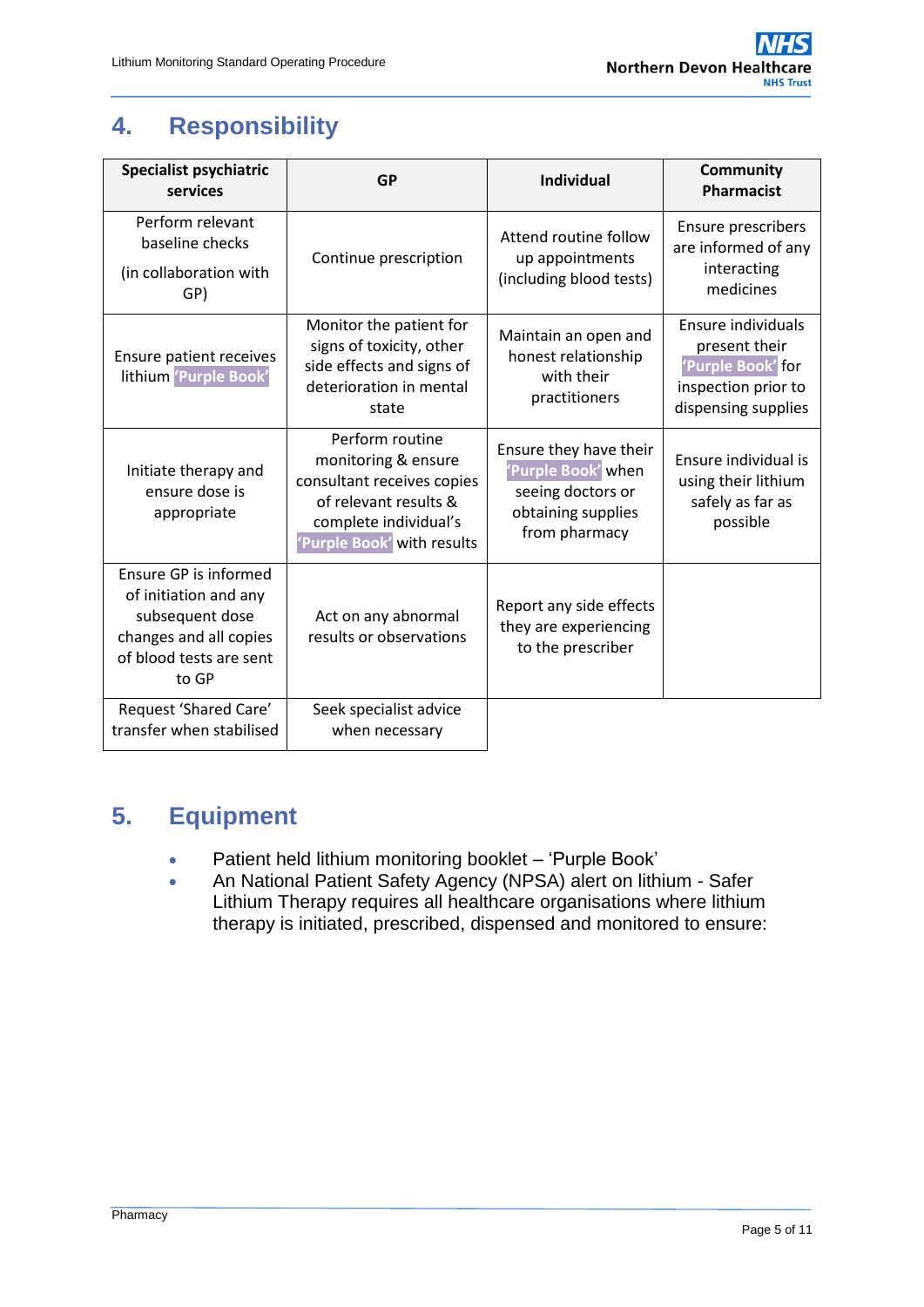

# <span id="page-5-0"></span>**6. Procedure**

Initiation

#### *Contraindications to lithium therapy:*

- Hypersensitivity to lithium or to any of the excipients.
- Cardiac disease or insufficiency.
- Severe renal impairment.
- Untreated hypothyroidism.
- Breast-feeding.
- Patients with low body sodium levels, including for example dehydrated patients or those on low sodium diets.
- Addison's disease.
- Brugada syndrome or family history of Brugada syndrome.

### Lithium should be initiated in secondary care by psychiatry (or by a suitably experienced GP with a specialist interest in psychiatry).

The prescriber should explain the relevant side effects of lithium including the signs of toxicity and complete the Initiation Checklist (Appendix 1). The National Patient Safety Agency have produced a Lithium Therapy Information Pack (Purple book) which includes all relevant information as well as a lithium therapy record book).

When treating someone with a diagnosis of bipolar disorder an assessment of likely future adherence with lithium therapy **for at least 3 years** should be made prior to initiation. Evidence suggests lithium may have a negative effect on the course of bipolar disorder if not taken for this period of time.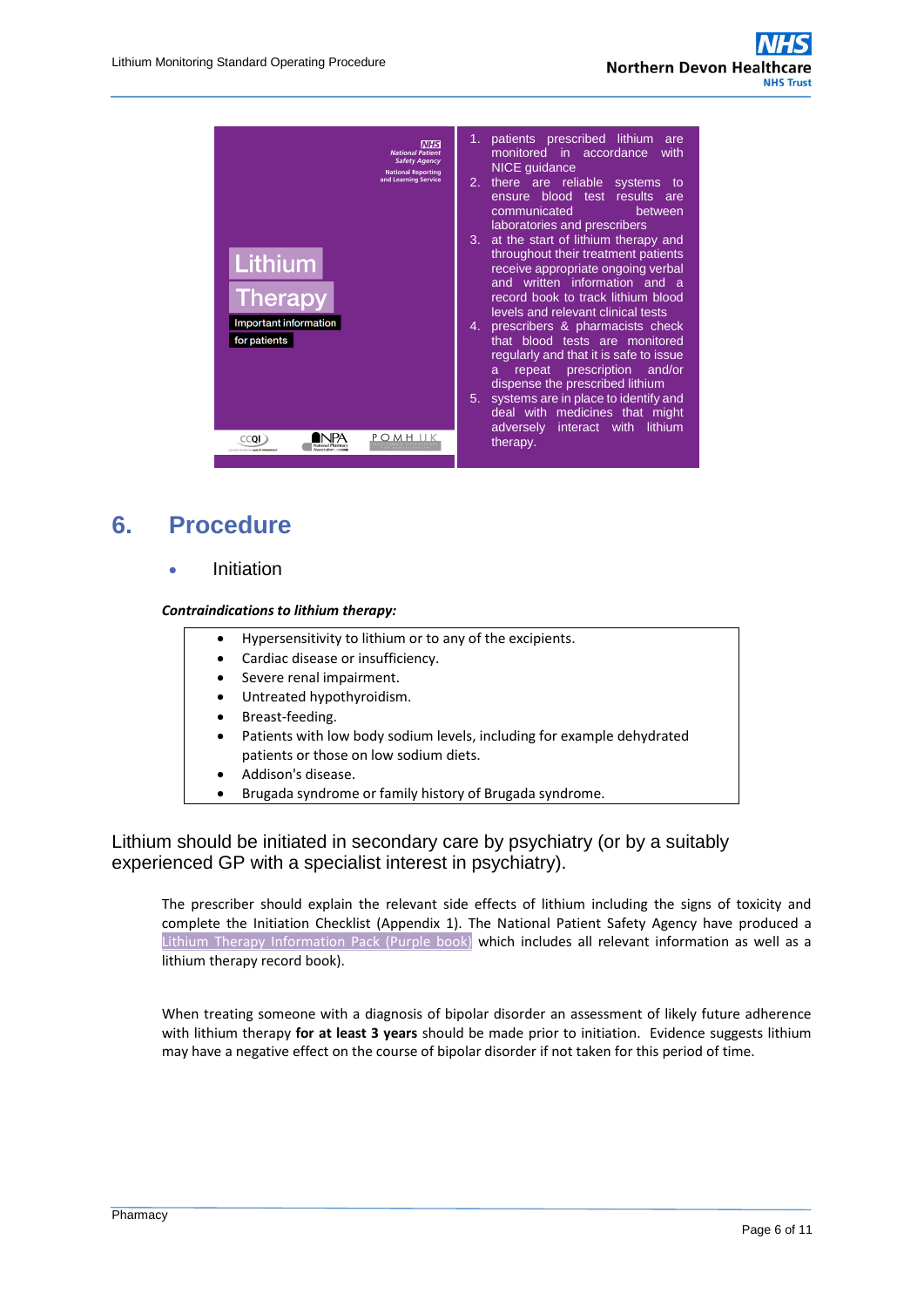Refer to the latest BNF for dosage instructions on initiation. When restarting lithium for those who recently stopped, higher starting doses may be used based on previous maintenance dose.

There are a variety of preparations available. The dosage regimes associated with each is different and it is important these are followed. In order to minimise risk, **lithium must always be prescribed by brand** and not generically. **The common formulary choice in Devon is Priadel® .**

| <b>Brand name</b>    | Form          | <b>Salt</b>       | <b>Strengths</b>                       | Recommended<br>frequency                                                                                                                                     |
|----------------------|---------------|-------------------|----------------------------------------|--------------------------------------------------------------------------------------------------------------------------------------------------------------|
| Priadel®             | <b>Tablet</b> | Lithium carbonate | <b>200mg</b><br>400 <sub>mg</sub>      | Once daily                                                                                                                                                   |
| Priadel®             | Liquid        | Lithium citrate   | 520mg/5ml                              | In divided doses,<br>ideally twice a day.<br>When changing<br>between preparations<br>start at a daily dose as<br>close as possible to the<br>previous dose. |
| Lithium<br>carbonate | Tablet        | Lithium carbonate | 250 <sub>mg</sub><br>400 <sub>mg</sub> | Once daily                                                                                                                                                   |
| Camcolit             | Tablet        | Lithium carbonate | 400 <sub>mg</sub>                      | Once daily                                                                                                                                                   |
| Liskonum®            | Tablet        | Lithium carbonate | 450 <sub>mg</sub>                      | Twice daily                                                                                                                                                  |
| Li-liquid®           | Liquid        | Lithium citrate   | 509mg/5ml                              | Initially twice daily then<br>once daily                                                                                                                     |
| Li-liquid®           | Liquid        | Lithium citrate   | 1018mg/5ml                             | Initially twice daily then<br>once daily                                                                                                                     |

#### *NB. Tablets are scored and may be halved to give smaller doses (eg 100mg).*

When switching between liquid and tablets, every caution must be made to ensure the dose is correct – see BNF for full details.

Serum lithium levels should be checked between 4 to 7 days following initiation and the dose adjusted accordingly. **Serum levels should be repeated after every dose change and then every week until dosage has remained constant for 4 weeks.**

Blood samples should be taken 12 hours after the previous dose of lithium. Occasionally levels are taken just before the next dose is due, to measure the serum lithium level at its trough.

Target serum levels depending on dose frequency (mmol/L); specialists must always advise primary care of the individual's target lithium level.

| <b>Dosage frequency</b> | 12 hours post dose   24 hours post dose |             |
|-------------------------|-----------------------------------------|-------------|
| Once daily              | $0.7 - 1.0$                             | $0.5 - 0.8$ |
| Twice daily             | $0.5 - 0.8$                             |             |

Lower levels may be used for prophylaxis (between 0.4 and 0.75mmol/L). Optimal plasma levels in depression are not clear; levels up to 1mmol/L, as tolerated, have been used.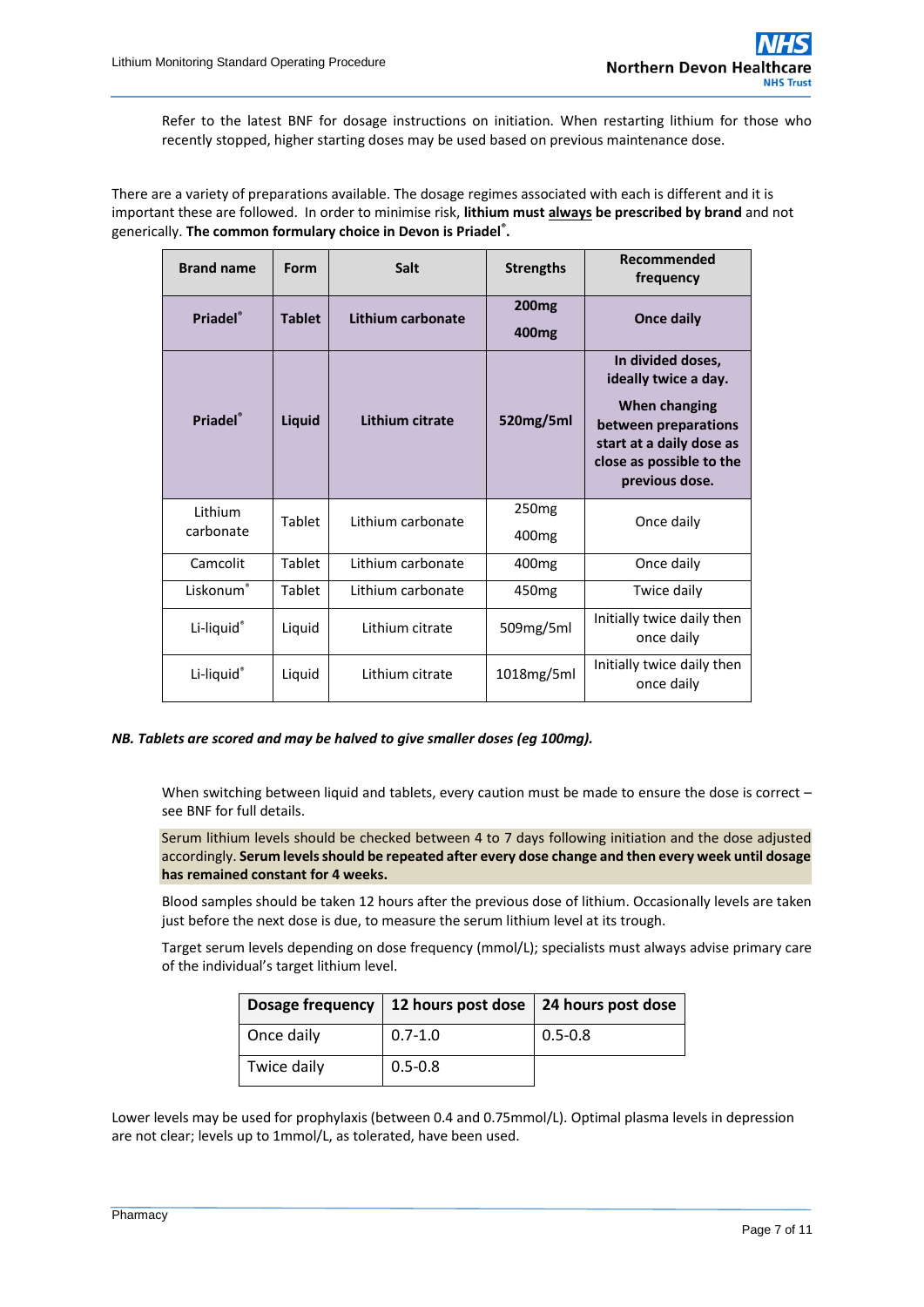## **Monitoring:**

On admission to hospital

● To ensure that a patient is screened for potential lithium toxicity, all patients on regular lithium should have a lithium level checked in admission. Advice should be sought from psychiatry if levels are above or below desired range.

The on-going requirements for monitoring lithium are:

- **renal, thyroid & calcium function every 6 months** during treatment (test repeated more often if there is evidence of impairment)
- **serum lithium levels every 3 months for the first year, then every 6 months** (except high risk groups such as elderly, taking interacting meds, renal or thyroid impairment, poor symptoms control or adherence, last lithium level over 0.8mmol/L)
- Calcium function every 12 months.
- **weight and BMI monitored annually**
- consider ECG monitoring if additional risk factors

When blood tests are being performed, a local system must be in place to flag these blood tests as being relevant for lithium therapy and a copy should be sent by the pathology lab to the individual's GP and/or consultant psychiatrist, depending on who is taking the test. Psychiatrists should endeavour to ensure GPs are fulfilling this requirement and equally make every effort to ensure results are copied to GPs when completed.

Care must be taken when prescribing concomitant medication to ensure any interaction between the new medicine and lithium is acknowledged and managed safely. See initiation checklist in appendix 1 or the BNF for a list of interacting medicines.

Results should be recorded in the person's electronic notes, **'Purple Book'** and Wellbeing passport if being used.

### **Continuation of Treatment –**

#### **Shared Care Guidelines**

As of 2017, Shared Care Guidelines exist for the prescribing of Lithium. These stipulate "Lithium should be initiated in secondary care or by a suitably experienced GP with a specialist interest in psychiatry. **Specialist services must initiate and stabilise therapy (in exceptional circumstances, GPs may initiate lithium treatment under specialist advice). Patients will have been stabilised on a suitable dose for at least one month before being referred to their GP for sharing of care.**"

GPs are invited to participate. If a GP is not confident to undertake these roles, then they are under no obligation to do so. In such an event, the total clinical responsibility for the patient for the diagnosed condition remains with the specialist.

If transfer of care to local GP is appropriate then the Consultant should complete the Shared Care Agreement Letter in the guidelines and send these to the GP.

#### **Shared Care Guidelines:**

**NEW Devon CCG:** <https://www.newdevonccg.nhs.uk/file?download=true&rid=113830>

**Torbay & South Devon:** [http://www.southdevonandtorbayccg.nhs.uk/about](http://www.southdevonandtorbayccg.nhs.uk/about-us/commissioning/policies/Documents/joint-formulary-shared-care-guidelines.pdf)[us/commissioning/policies/Documents/joint-formulary-shared-care-guidelines.pdf](http://www.southdevonandtorbayccg.nhs.uk/about-us/commissioning/policies/Documents/joint-formulary-shared-care-guidelines.pdf)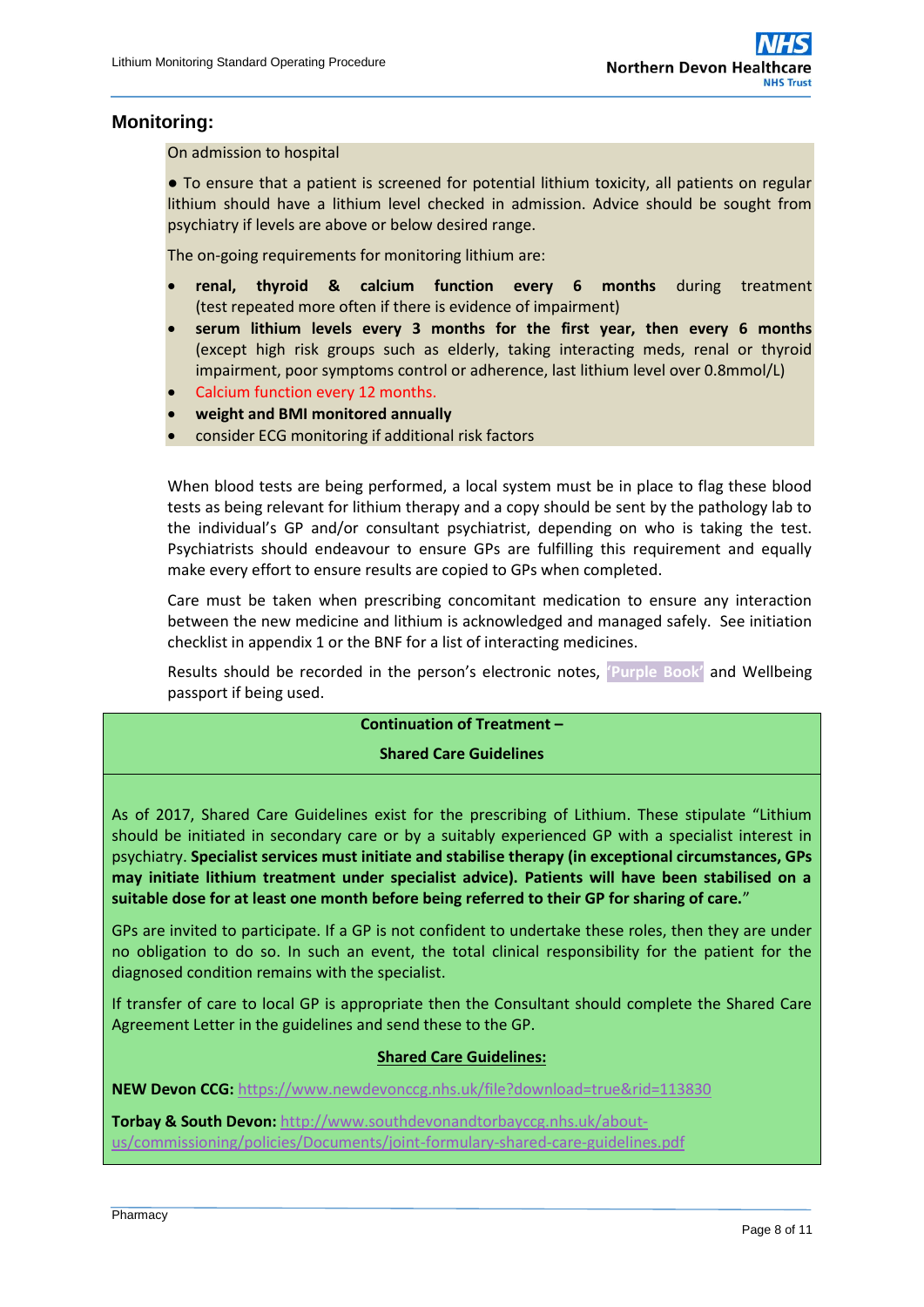## **Toxicity and interaction:**

Lithium toxicity can also occur in chronic accumulation for the following reasons: Acute or chronic overdose; dehydration, deteriorating renal function and drug interactions.

### **Symptoms of lithium intoxication include:**

**Mild**: Nausea, diarrhoea, blurred vision, polyuria, light headedness, fine resting tremor, muscular weakness and drowsiness.

**Moderate**: Increasing confusion, blackouts, fasciculation and increased deep tendon reflexes, myoclonic twitches and jerks, choreoathetoid movements, urinary or faecal incontinence, increasing restlessness followed by stupor. Hypernatraemia.

**Severe**: Coma, convulsions, cerebellar signs, cardiac dysrythmias including sinoatrial block, sinus and junctional bradycardia and first degree heart block. Hypotension or rarely hypertension, circulatory collapse and renal failure.

At blood levels above 2-3 mmol/l, there may be a large output of dilute urine and renal insufficiency, with increasing confusion, convulsions, coma and death.

#### **Management:**

There is no specific antidote to lithium. In the event of lithium overdose, lithium should be discontinued and lithium serum levels monitored closely. Supportive treatment should be initiated, which includes correction of fluid and electrolyte balance, if necessary.

All patients should be observed for a minimum of 24 hours. ECG should be monitored in symptomatic patients. Steps should be taken to correct hypotension.

Slow-release tablets do not disintegrate in the stomach and most are too large to pass up a lavage tube. Gastric lavage is not useful for chronic accumulation. Activated charcoal does not adsorb lithium.

Haemodialysis is the treatment of choice for severe lithium intoxication (especially in patients manifesting with severe nervous system disorders), or in cases of overdose accompanied by renal impairment. **Haemodialysis should be continued until there is no lithium in the serum or dialysis fluid.** Serum lithium levels should be monitored for at least another week to take account of any possible rebound in serum lithium levels as a result of delayed diffusion from the body tissues.

In cases of acute on chronic overdose or in cases of chronic lithium toxicity if the lithium concentration is >4.0 mmol/l, discuss with your local poisons service.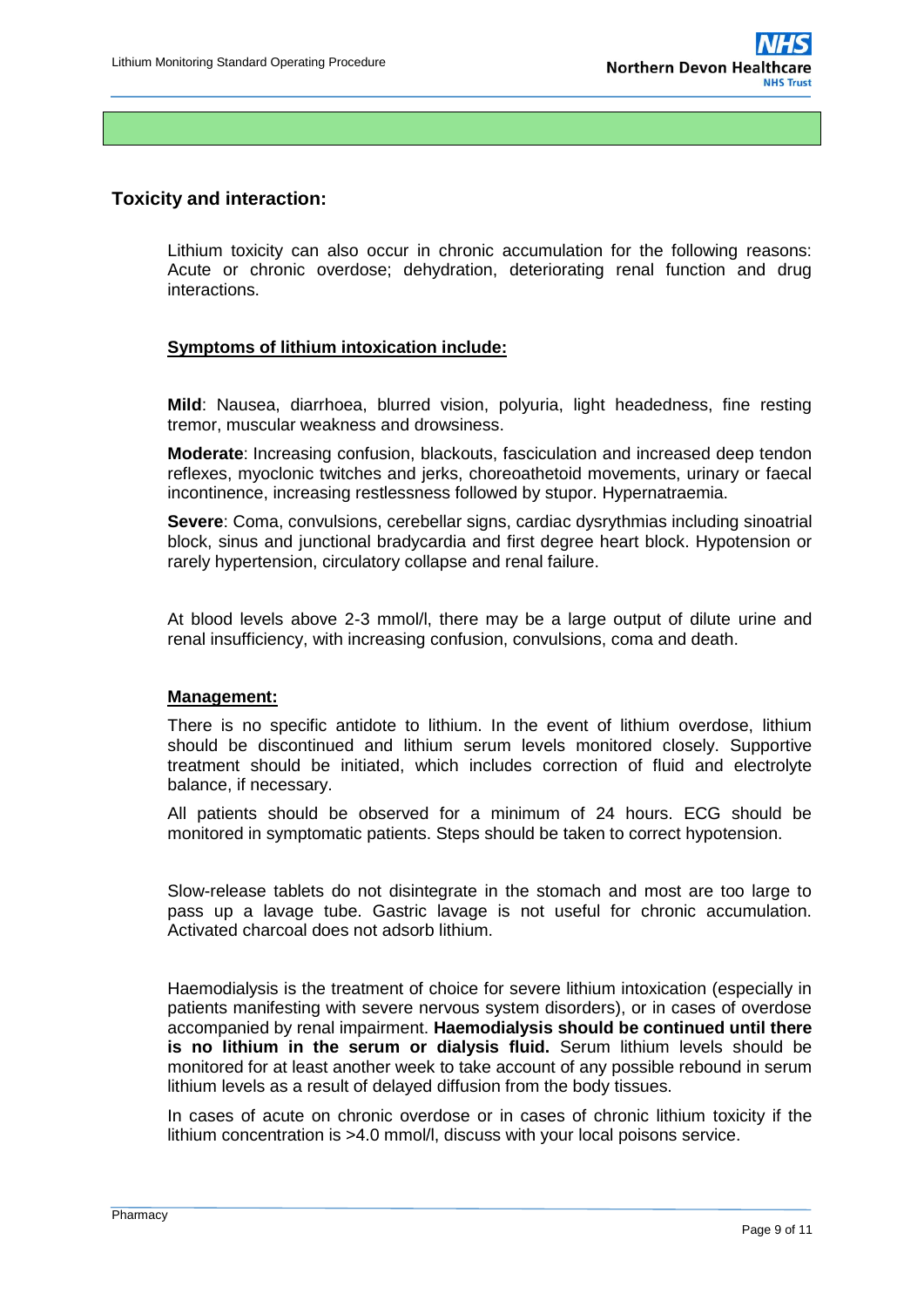Clinical improvement generally takes longer than reduction of serum lithium concentrations regardless of the method used.

### **Major interactions** (see BNF for full list)**:**

| <b>Drug</b><br>group            | <b>Magnitude of effect</b>                                 | <b>Timescale of</b><br>effect              | <b>Additional info</b>                                                                                                    |
|---------------------------------|------------------------------------------------------------|--------------------------------------------|---------------------------------------------------------------------------------------------------------------------------|
| <b>ACE</b><br><b>inhibitors</b> | Unpredictable. Up to<br>4x increase in levels.             | Develops over<br>several weeks.            | 7x increased risk of<br>hospitalisation for Li toxicity in<br>elderly. Angiotensin II blockers<br>may have similar risks. |
| <b>Thiazide</b><br>diuretics    | Unpredictable. Up to<br>4x increase in levels.             | Usually<br>apparent in first<br>10 days.   | Loop diuretics safer. Any effects<br>apparent in first month.                                                             |
| <b>NSAIDS</b>                   | Unpredictable. From<br>10% up to 4x increase<br>in levels. | Variable; few<br>days to several<br>months | NSAIDs widely used PRN. Can<br>be bought without prescription.                                                            |

### **Stopping treatment:**

- **Lithium must never be stopped suddenly** unless the individual is suffering from signs of toxicity or has a serum lithium level greater than 1.5mmol/L.
- In order to minimise the risk of relapse when stopping lithium it is recommended to reduce the dose gradually over a period at least 4 weeks and preferably over at least 3 months.

## **Pregnancy and breastfeeding:**

 Please contact Perinatal Mental Health for specific information on prescribing in this group and up-to-date contact information for the local perinatal teams.

## **7. Hot weather advice for patients on lithium**

 In prolonged and very high temperatures, it is doubly important that if you are taking lithium medication you make sure you drink a lot of fluid. The reasons for this are: becoming dehydrated or very thirsty may lead to excessively high lithium levels in your blood, which can be dangerous.